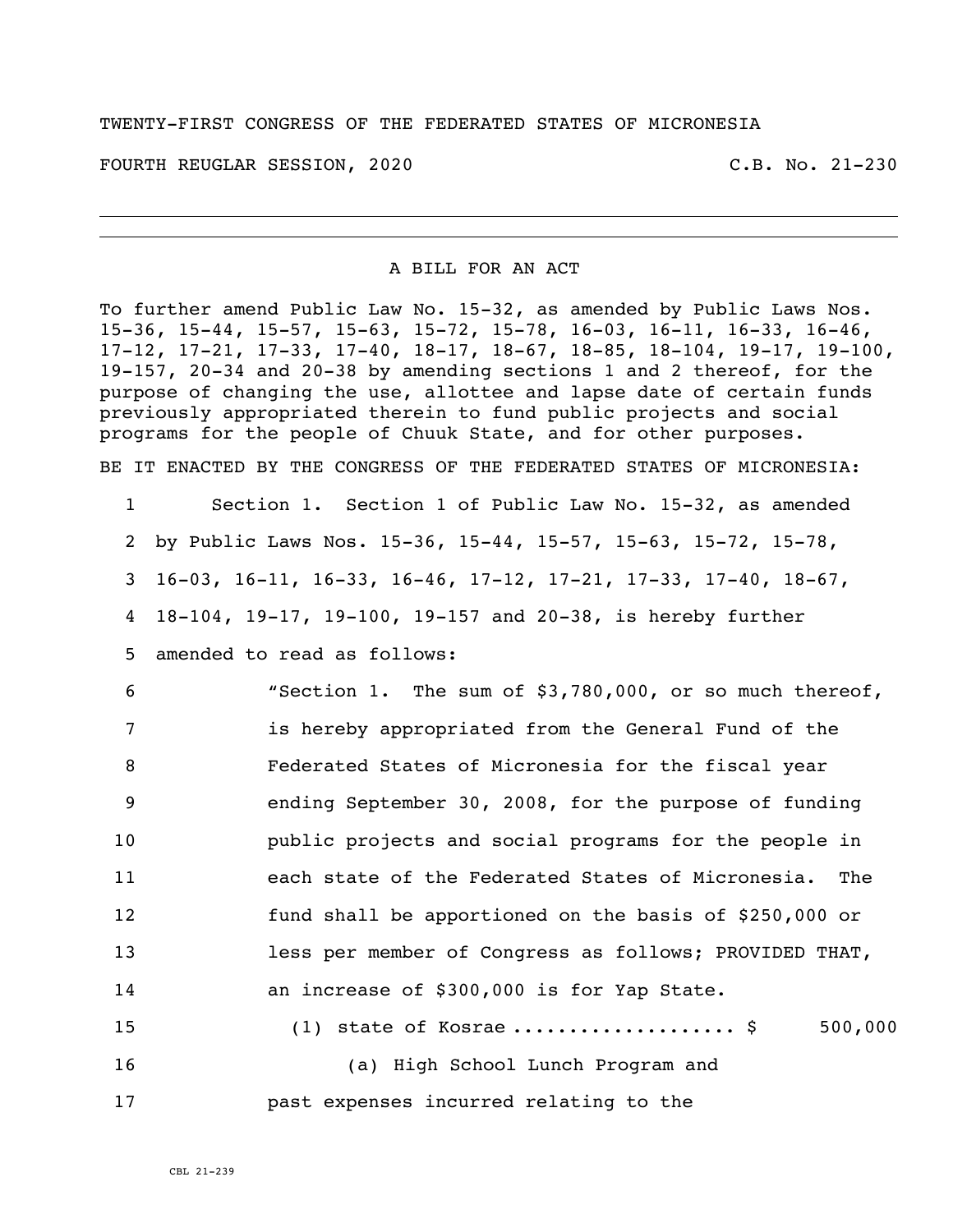| $\mathbf{1}$   | implementation of the program  \$           | 48,000  |
|----------------|---------------------------------------------|---------|
| $\overline{2}$ | Bachelor Degree Program<br>(b)              | 80,000  |
| 3              | (c) Lelu Community projects/programs        | 10,000  |
| 4              | Malem Community projects/programs<br>(d)    | 10,000  |
| 5              | Utwe Community projects/programs<br>(e)     | 10,000  |
| 6              | (f) Tafunsak Community projects/programs    | 10,000  |
| 7              | Kosrae Women Association<br>(g)             | 10,000  |
| 8              | (h) Promotion and travel for                |         |
| 9              | Tourism Office                              | 10,000  |
| 10             | (i) Kosrae State Government subsidy         | 100,000 |
| 11             | (j) Medical referrals for non-insured       |         |
| 12             | and non-employed Kosraeans; PROVIDED THAT,  |         |
| 13             | reprogramming of this funding is not        |         |
| 14             | allowed                                     | 20,000  |
| 15             | (k) Supplemental funding for fuel           |         |
| 16             | for Caroline Voyager                        | $-0-$   |
| 17             | (1) Tafunsak multipurpose                   |         |
| 18             | building renovation                         | 20,000  |
| 19             | (m) Outboard motors/fishing gears/POL 8,950 |         |
| 20             | (n) Kosrae Senior Citizens Meeting Halls    |         |
| 21             | (i) Lelu Senior Citizen                     | 30,000  |
| 22             | (ii) Tafunsak Senior Citizen                | 19,691  |
| 23             | (iii) Malem Senior Citizen                  | 30,000  |
| 24             | (iv) Utwa Senior Citizen                    | 30,000  |
| 25             | (o) Supplemental funding for a              |         |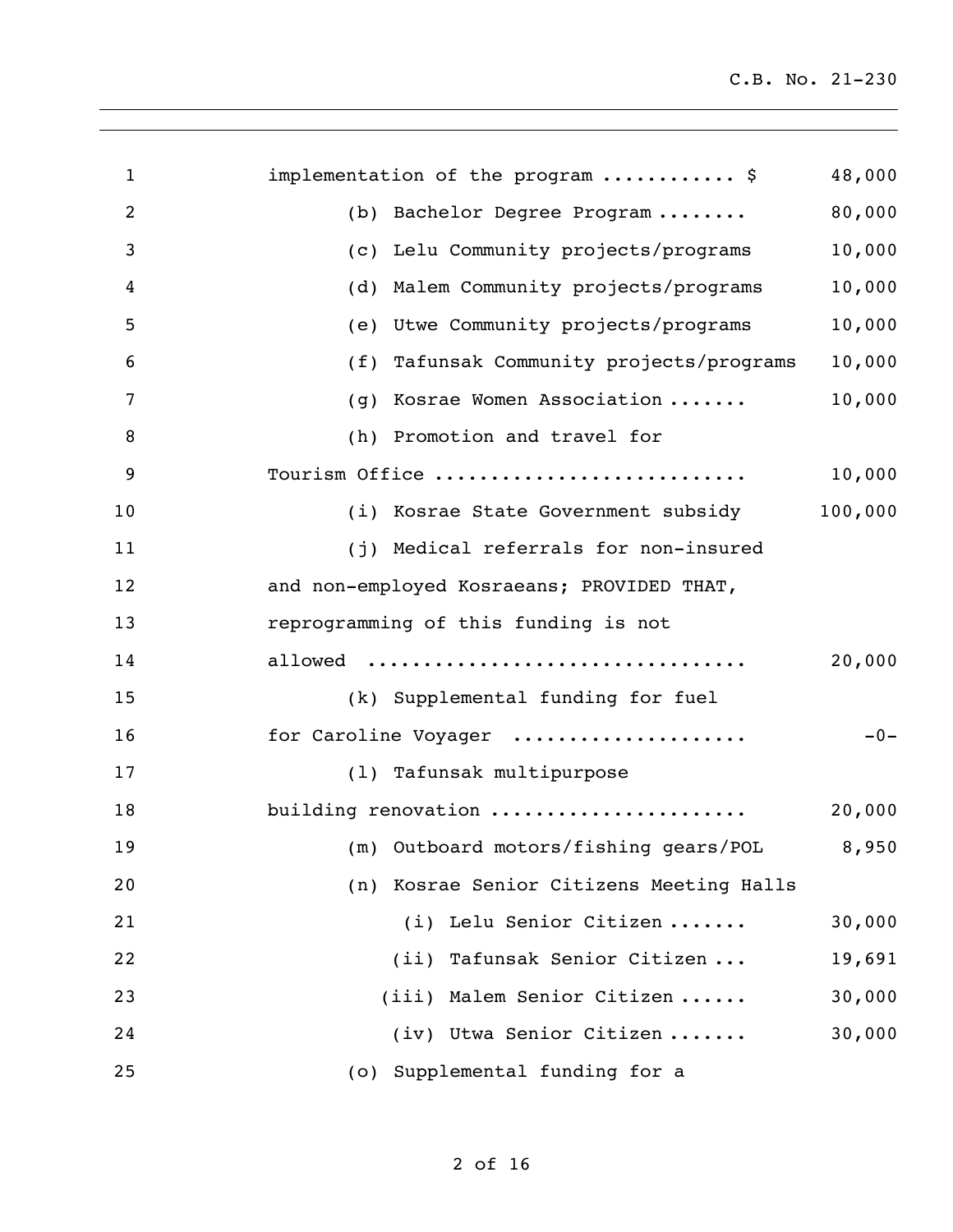| $\mathbf{1}$   | Master's Degree Program  \$                    | 8,000   |
|----------------|------------------------------------------------|---------|
| $\overline{2}$ | Tafunsak Youths' musical instruments<br>(p)    | 5,000   |
| 3              | KCSO's subsidy<br>(q)                          | 5,000   |
| 4              | (r) National Government debts to ABCOR         |         |
| 5              | Construction                                   | 12,000  |
| 6              | (s) Kosrae Women Christian Associations        |         |
| 7              | (i) Lelu Women Christian                       |         |
| 8              | Association                                    | 2,000   |
| 9              | (ii) Tafunsak Women Christian                  |         |
| 10             | Association                                    | 2,000   |
| 11             | (iii) Malem Women Christian                    |         |
| 12             | Association                                    | 2,000   |
| 13             | (iv) Utwa Women Christian                      |         |
| 14             | Association                                    | 2,000   |
| 15             | (v) Walung Women Christian                     |         |
| 16             | Association                                    | 2,000   |
| 17             | (t) Kosrae Community in Pohnpei State          | 2,000   |
| 18             | (u) Computer and computer accessories          | 1,050   |
| 19             | (v) Tafunsak Senior citizens' land             |         |
| 20             | acquisition and purchase of building materials | 10,309  |
| 21             | $(2)$ State of Yap                             | 800,000 |
| 22             | (a) Chamber of Commerce (matching              |         |
| 23             | fund) the funding shall not be expended        |         |
| 24             | unless the Chamber of Commerce contributes     |         |
| 25             | a 50% of either in kind and/or monetary        |         |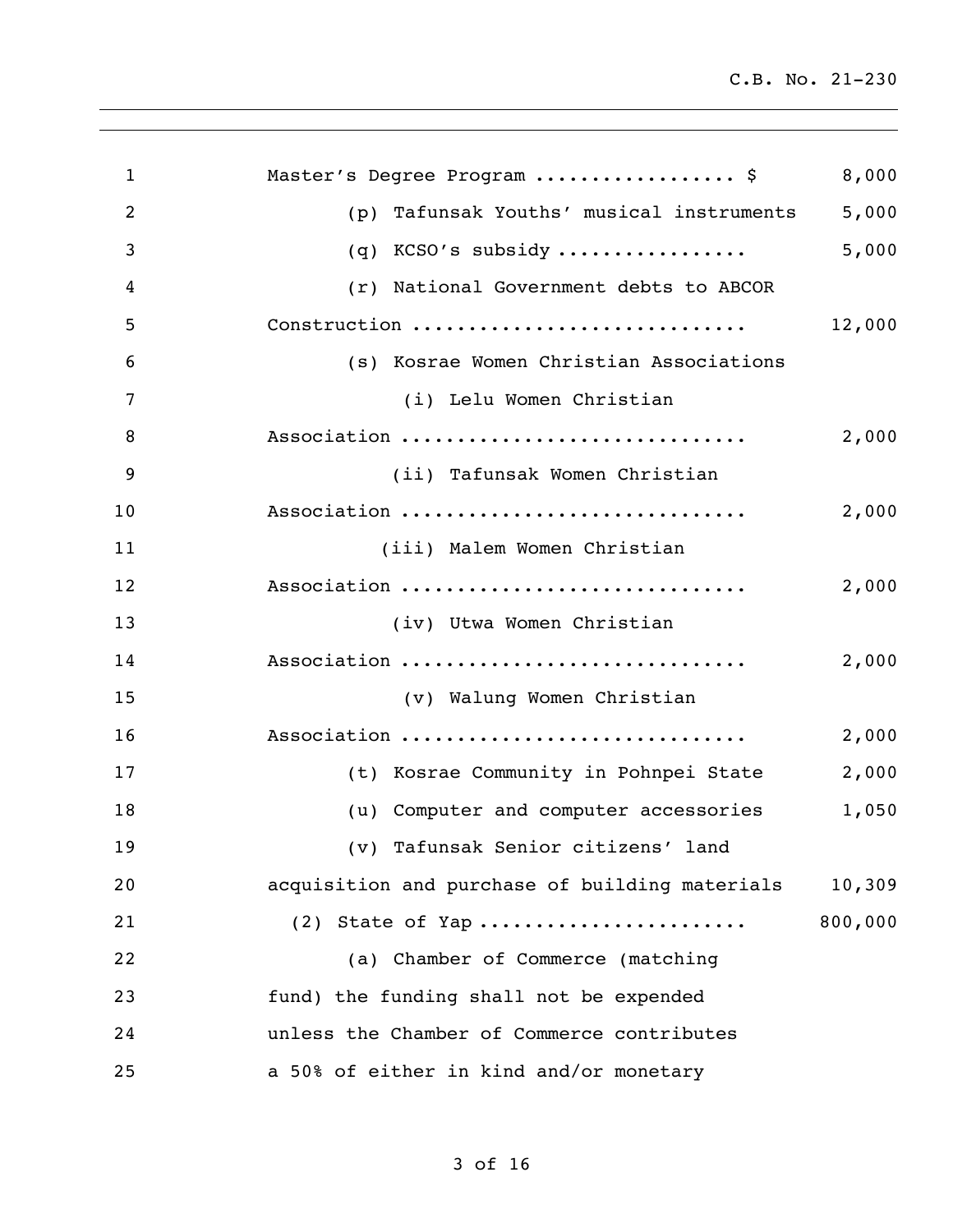| $\mathbf{1}$   | 50,000<br>contribution as it's matching  \$          |
|----------------|------------------------------------------------------|
| $\overline{2}$ | (b) Ruu and Amun villages basketball courts -0-      |
| 3              | (c) Lands' Acquisition                               |
| 4              | 50,000<br>(Outer Island of Yap)                      |
| 5              | (d) Southern Yap water system                        |
| 6              | equipment purchase<br>25,000                         |
| 7              | 25,000<br>(e) Tomil Road repair                      |
| 8              | 20,000<br>Amun bridge<br>(f)                         |
| 9              | 9,000<br>Water extension, Makiy village.<br>(g)      |
| 10             | 30,000<br>Road improvements, Wanyan village<br>(h)   |
| 11             | 45,000<br>(i) Bugol women multipurpose building      |
| 12             | (j) Travel needs to Asia Pacific Nurse               |
| 13             | Leadership Conference in Honolulu, Hawaii.<br>18,000 |
| 14             | (k) Falalus and Seliap community                     |
| 15             | centers repairs<br>23,000                            |
| 16             | 27,000<br>(1) Qapluul village road repair            |
| 17             | 50,000<br>Gachpar Men's House<br>(m)                 |
| 18             | 10,000<br>(n) Wottegai Road Project                  |
| 19             | 50,000<br>(o) Tugunbinau bridge, Maap                |
| 20             | (p) Outer Islands' agriculture                       |
| 21             | programs and projects (concrete taro                 |
| 22             | patches, purchase of tools and equipment).<br>15,800 |
| 23             | (q) Pikelot Island watercatchment                    |
| 24             | 7,000<br>and shelter                                 |
| 25             | (r) Outer Islands' Transportation                    |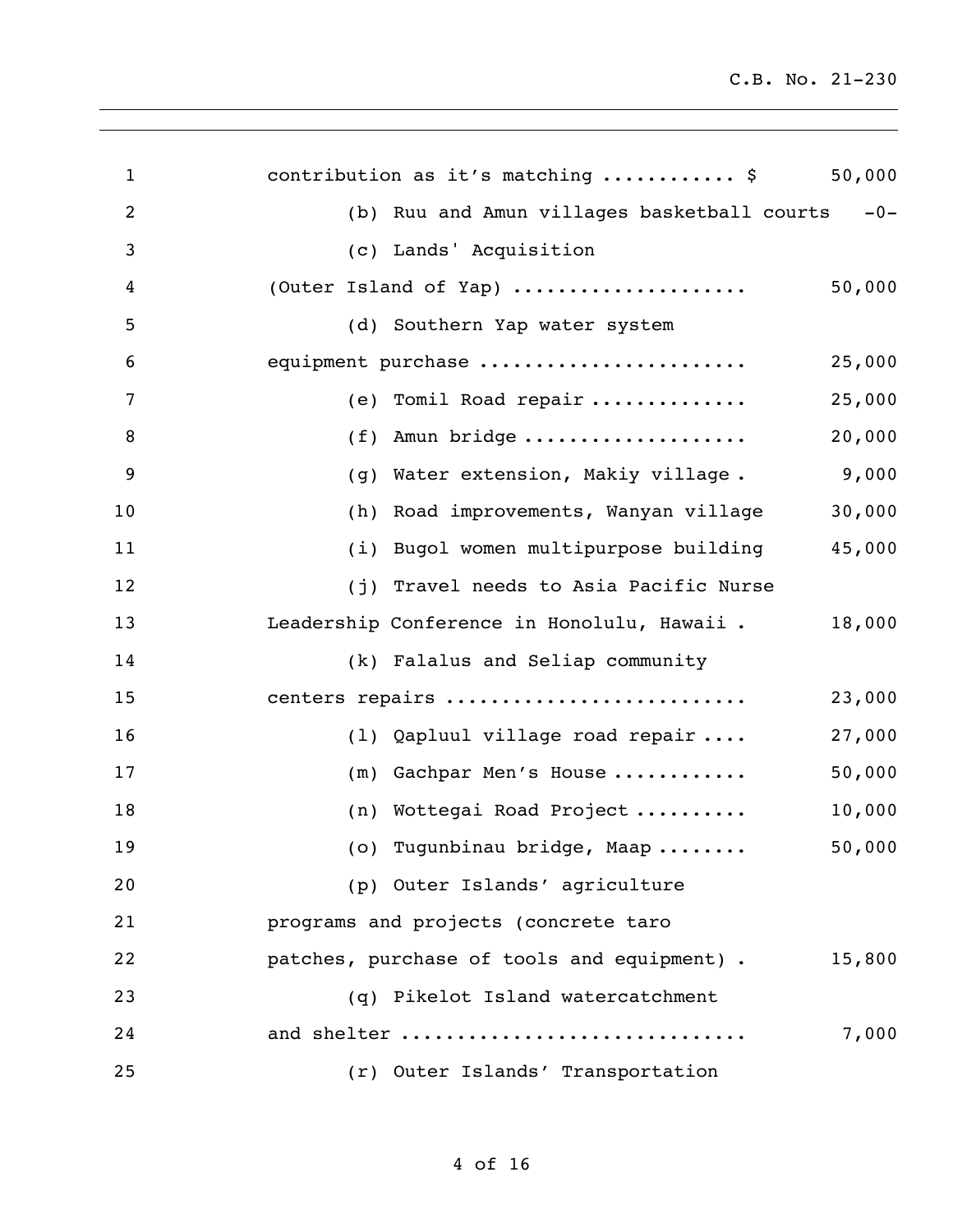| $\mathbf{1}$   | needs (boats, two outboard motors for              |
|----------------|----------------------------------------------------|
| $\overline{2}$ | Falalus and Faraulap Islands, POL and              |
| 3              | 102,000<br>charter and provisioning)  \$           |
| 4              | 100,000<br>(s) YSPSC subsidy for POL               |
| 5              | (t) Boats & motors for Seliap &                    |
| 6              | 30,000<br>Tegailap, Woleai                         |
| 7              | 16,000<br>(u) Meerur men's house repair $\ldots$ . |
| 8              | (v) Completion of Wottegai community               |
| 9              | 20,000<br>center in Qapluul village                |
| 10             | (w) Mariyong Island Community                      |
| 11             | Piggery project<br>7,000                           |
| 12             | (x) Grant to Woleai Atoll                          |
| 13             | 6,000<br>Community Account                         |
| 14             | (y) Woleai Airport equipments                      |
| 15             | 4,934<br>purchase                                  |
| 16             | (z) Outboard motor for the Office of the           |
| 17             | 13,000<br>Yap State Governor                       |
| 18             | 31,200<br>(aa) Yap Chamber of Commerce subsidy     |
| 19             | (ab) Yap Department of Health Services             |
| 20             | and Office of Administrative Services              |
| 21             | travel needs<br>9,066                              |
| 22             | (ac) Pigeol, Wottegai Multi-purpose                |
| 23             | building supplemental<br>6,000                     |
| 24             | (3) State of Pohnpei  1,000,000                    |
| 25             | (a) Pohnpei State At-Large                         |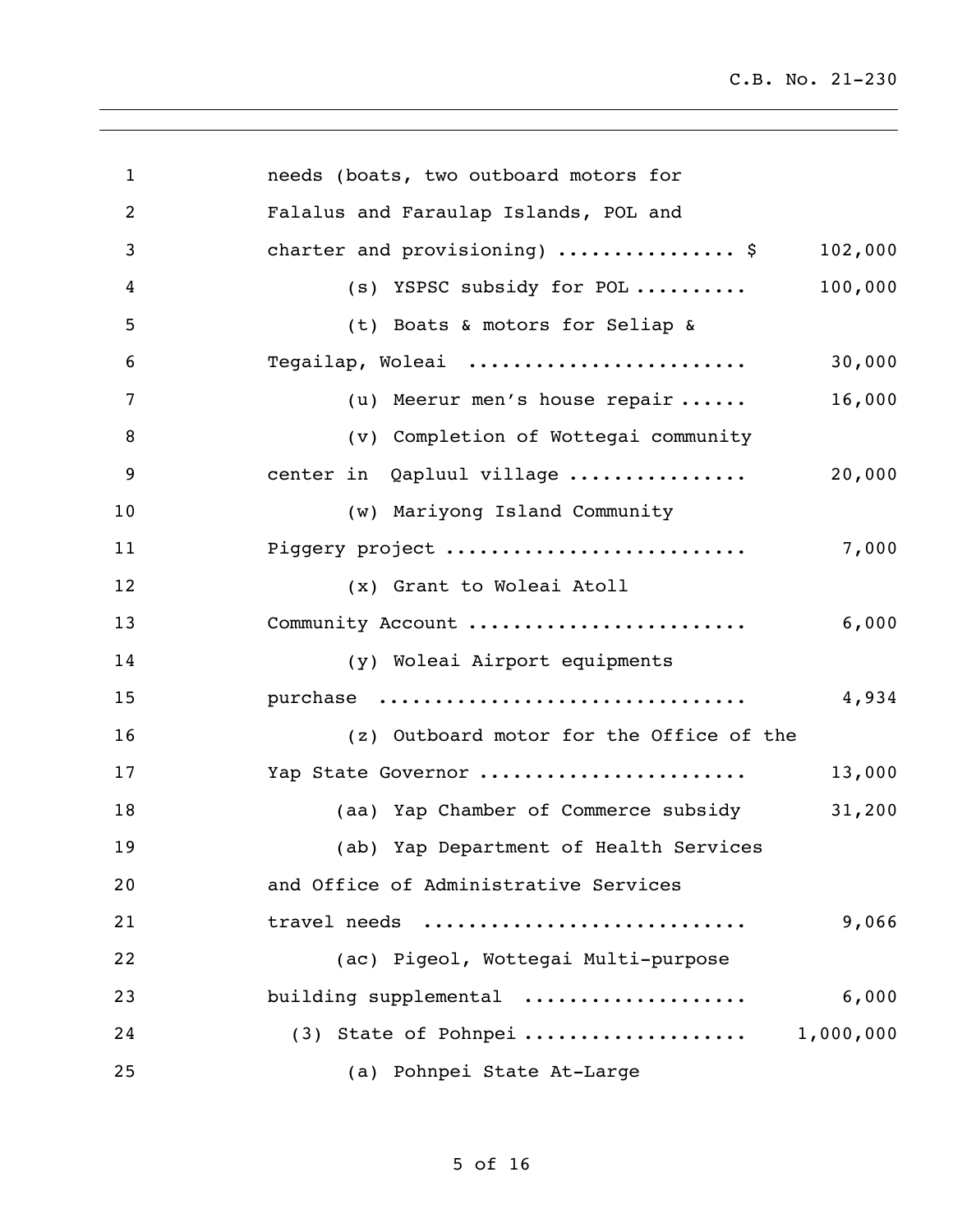| $\mathbf{1}$ | (i) Construction and renovation of          |         |
|--------------|---------------------------------------------|---------|
| 2            | roads, bridges, culverts and road drainages |         |
| 3            | from Palikir to Kolonia  \$                 | $-0-$   |
| 4            | (b) Election District No. 1                 |         |
| 5            | $(i)$ 2 <sup>nd</sup> Phase (Baptist School |         |
| 6            | classroom construction)                     | 99,695  |
| 7            | $(i)$ EDI operation                         | 25,249  |
| 8            | (iii) Kolonia Town Ladies Training          |         |
| 9            | Center renovations                          | 10,000  |
| 10           | (iv) Tomara Road construction               | 59,752  |
| 11           | (v) Sapwuafik Community                     |         |
| 12           | Center Renovations                          | 6,050   |
| 13           | (vi) Peidie Road paving                     | 70,000  |
| 14           | (vii) Completion of Ipwal Road              | 18,000  |
| 15           | $(viii)$ Sekere retaining wall $\dots$ .    | 9,000   |
| 16           | (ix) Soledi Road construction               | 3,950   |
| 17           | $(x)$ Road improvement                      | 8,304   |
| 18           | (c) Election District No. 2                 |         |
| 19           | (i) Water Delivery Services  40,000         |         |
| 20           | (ii) Students' Financial Assistance         | 15,000  |
| 21           | (iii) Secondary Road Improvement            | 100,000 |
| 22           | $(iv)$ ED2 operation                        | 49,000  |
| 23           | $(v)$ Civic Centers                         | 30,000  |
| 24           | (vi) Agriculture Fair                       | 3,500   |
| 25           | (vii) Enipein Elementary School             |         |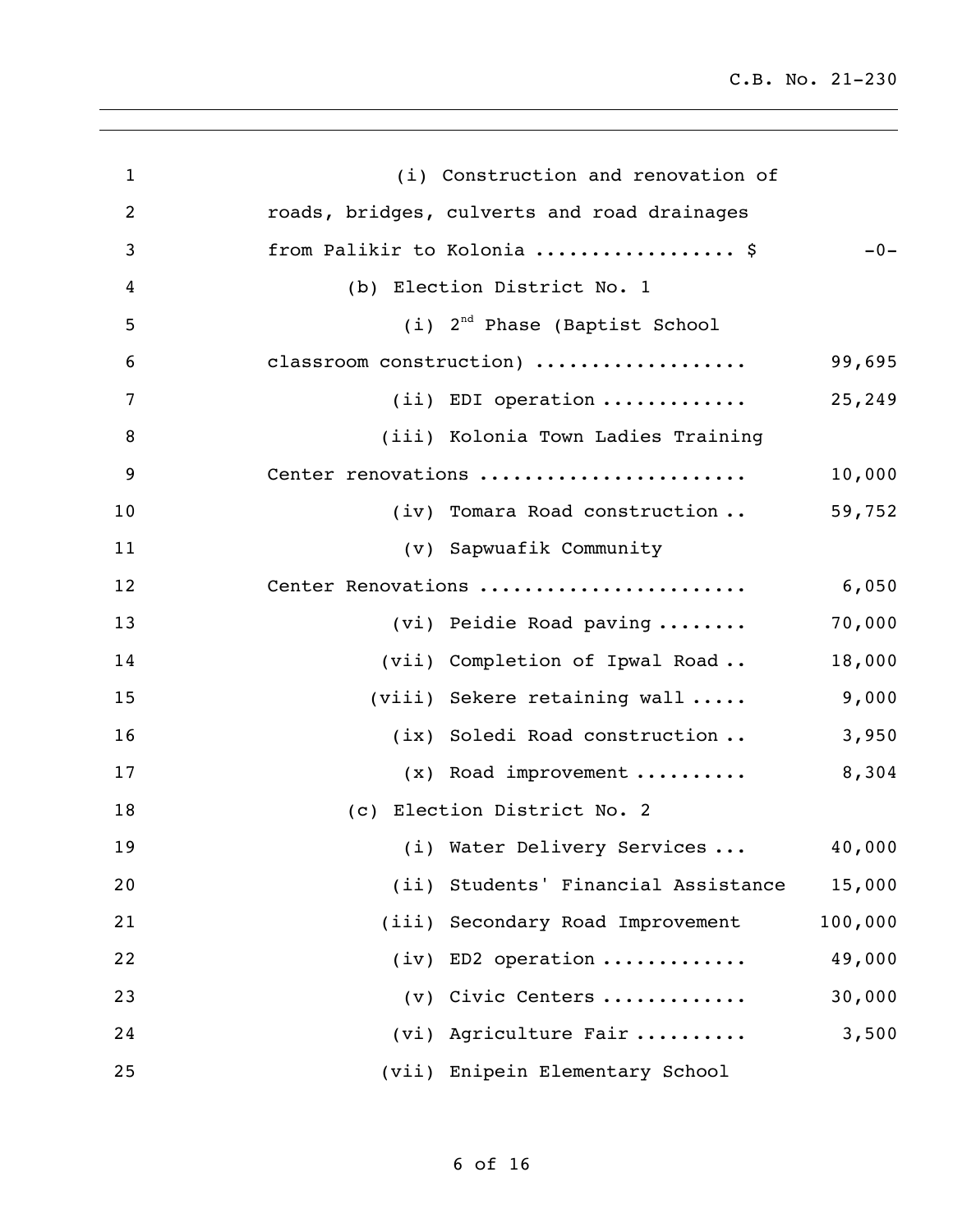| $\mathbf{1}$   | Teacher's Aide  \$<br>2,000                       |       |
|----------------|---------------------------------------------------|-------|
| $\overline{2}$ | $-0-$<br>(viii) Kitti Fish Market                 |       |
| 3              | (ix) Sports facilities improvement<br>1,500       |       |
| 4              | 3,370<br>(x) Outboard Motor for Kitti Police      |       |
| 5              | (xi) Madolenihmw Municipal                        |       |
| 6              | Government subsidy<br>10,000                      |       |
| 7              | (xii) Kitti/Madolenihmw                           |       |
| 8              | Outreach program<br>10,000                        |       |
| 9              | 2,807<br>(xiii) Grant writer assistance           |       |
| 10             | (xiv) Pohnpei Coconut Processing                  |       |
| 11             | Plant repair<br>6,675                             |       |
| 12             | 3,500<br>(xv) Nanmand Lumber Milling (Pwihno)     |       |
| 13             | 3,000<br>(xvi) ED#2 Municipal management workshop |       |
| 14             | 4,000<br>(xvii) Salapwuk Teacher's Aide           |       |
| 15             | $(xviii)$ NMS cook                                | $-0-$ |
| 16             | 4,000<br>(xix) Madolenihmw Cold Storage           |       |
| 17             | 4,552<br>$(xx)$ Lukop/Wone ECE                    |       |
| 18             | (xxi) Temwen and Nanmadol                         |       |
| 19             | 60,000<br>water system supply                     |       |
| 20             | 7,096<br>(xxii) Mand Community Nahs               |       |
| 21             | (d) Election District No. 3                       |       |
| 22             | (i) ED $#3$ Operation<br>68,566                   |       |
| 23             | (ii) Students and public                          |       |
| 24             | transportation services<br>28,000                 |       |
| 25             | (iii) Students' financial assistance<br>7,524     |       |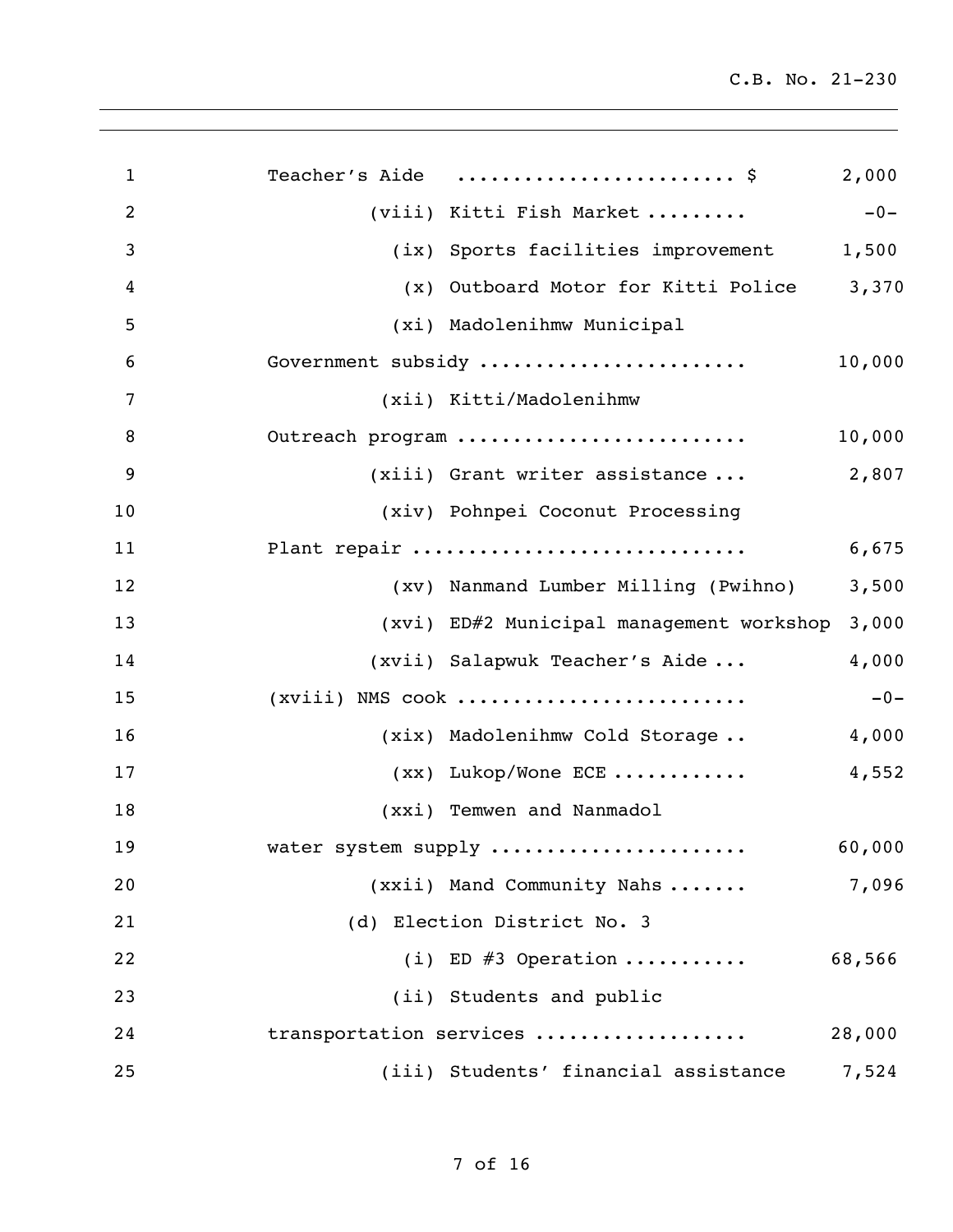| $\mathbf{1}$   | 6,056<br>(iv) Youth sports activities  \$                  |
|----------------|------------------------------------------------------------|
| $\overline{2}$ | 3,000<br>(v) Agriculture Fair                              |
| 3              | (vi) ED #3 Working Group supplemental 7,526                |
| 4              | 10,000<br>(vii) ED $\#3$ Water System                      |
| 5              | (viii) U public facilities                                 |
| 6              | repairs and maintenance<br>49,917                          |
| 7              | (ix) Nett public facilities                                |
| 8              | repairs and maintenance<br>52,557                          |
| 9              | (x) Mwoakilloa public facilities                           |
| 10             | 20,000<br>repairs and maintenance and transportation needs |
| 11             | (xi) Pingelap public facilities                            |
| 12             | repairs and maintenance and transportation needs<br>25,000 |
| 13             | (xii) Mwoakilloa multipurpose                              |
| 14             | house renovation<br>1,854                                  |
| 15             | (xiii) Pohnkeimw Secondary Road paving 50,000              |
| 16             | (4) State of Chuuk  1,480,000                              |
| 17             | (a) Chuuk State At-Large                                   |
| 18             | (i) Public Facilities repair                               |
| 19             | 26,870<br>and improvement                                  |
| 20             | (ii) Youth Activities'                                     |
| 21             | programs and projects<br>5,000                             |
| 22             | (iii) Students' Financial                                  |
| 23             | Assistance<br>18,000                                       |
| 24             | (iv) Low Income Housing subsidy<br>30,000                  |
| 25             | (v) Farmers and Students' land                             |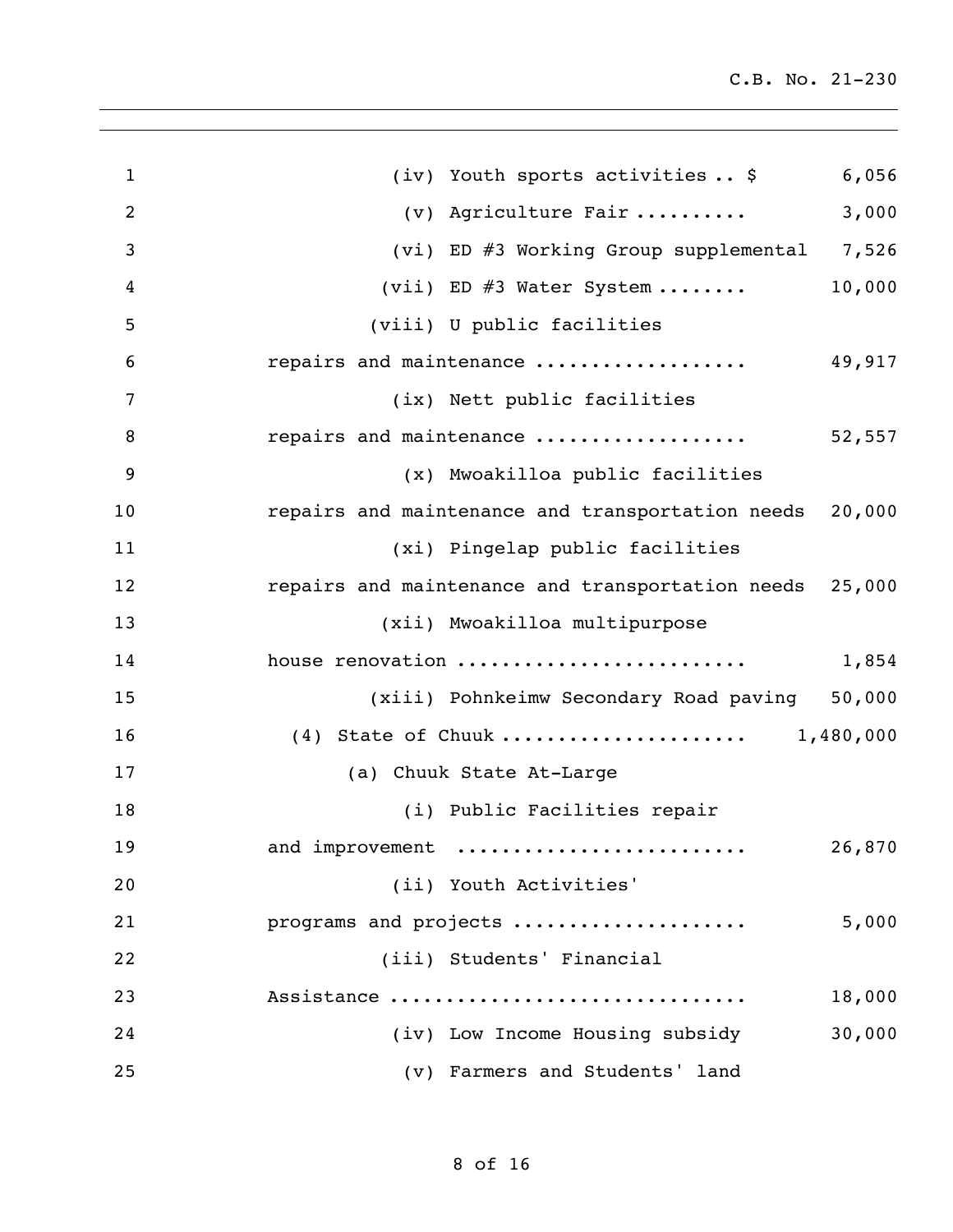| $\mathbf{1}$   | transportations  \$                             | 17,000 |
|----------------|-------------------------------------------------|--------|
| $\overline{2}$ | (vi) Leadership exposures and travel 15,000     |        |
| $\mathbf{3}$   | (vii) Farmers planting tools and                |        |
| 4              | seedling project                                | 14,800 |
| 5              | $(viii)$ CSCIP operation  5,000                 |        |
| 6              | (ix) Offices Rental and                         |        |
| 7              | Operations Commission                           | 7,000  |
| 8              | $(x)$ POL and Charter                           | 13,200 |
| 9              | (xi) At-Large Office Operation.                 | 20,000 |
| 10             | (xii) Sports facilities                         |        |
| 11             | 9,270<br>construction (basketball courts)       |        |
| 12             | $(xiii)$ Fishing projects                       | 40,000 |
| 13             | (xiv) Seawall and Taro                          |        |
| 14             | Patches Protection                              | 10,000 |
| 15             | (xv) Multipurpose building                      |        |
| 16             | repair and renovation                           | 5,000  |
| 17             | (xvi) Feeding program                           | 10,000 |
| 18             | (xvii) Medical referral and                     |        |
| 19             | repatriation of remains                         | 10,000 |
| 20             | (xviii) OCHAP Community Hall Construction 5,000 |        |
| 21             | (xix) Tonoas Municipal Government               |        |
| 22             | inauguration activities                         | 1,000  |
| 23             | (xx) Udot Municipal Government                  |        |
| 24             | inauguration activities                         | 1,000  |
| 25             | (xxi) Kuttu Municipal Government                |        |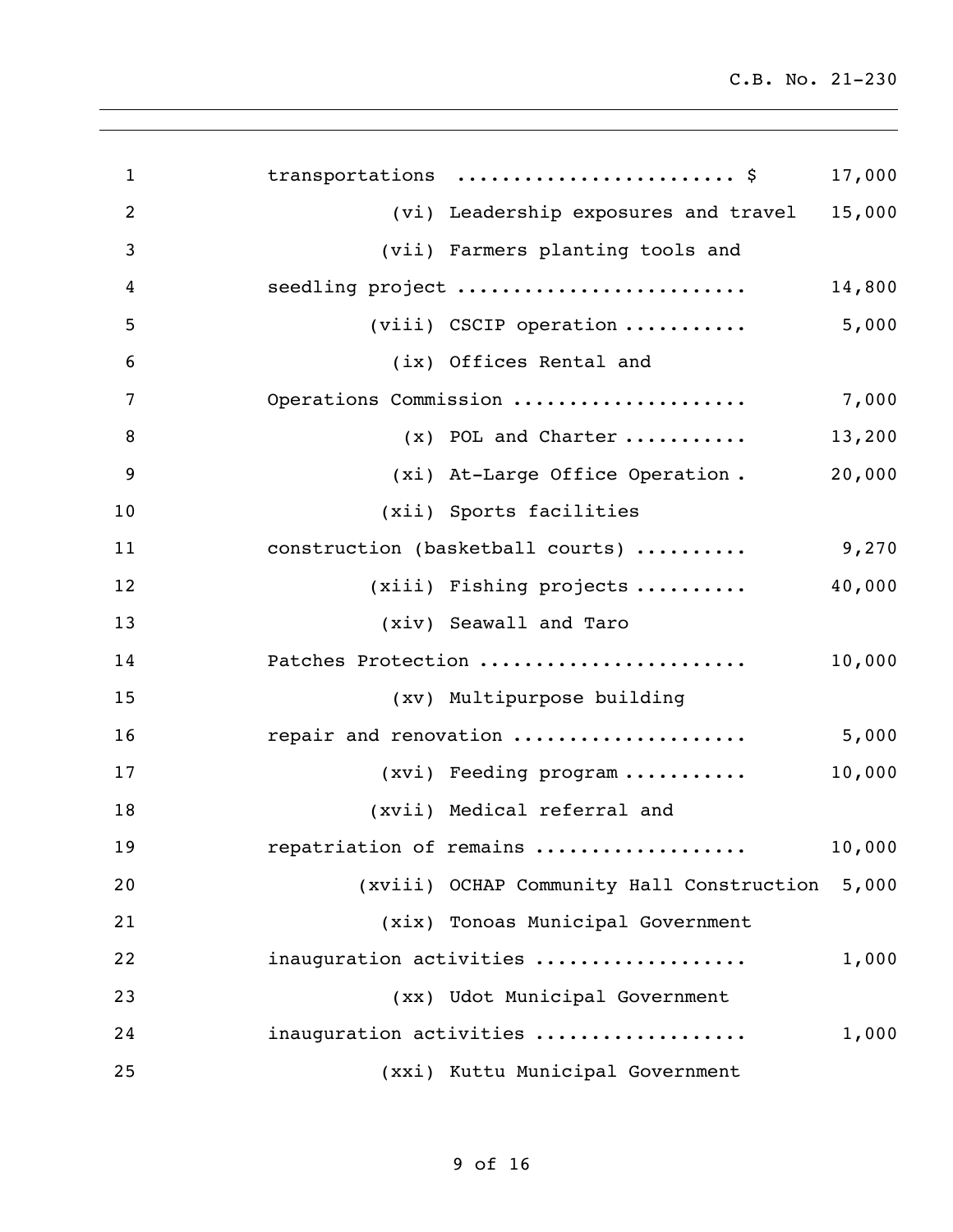| $\mathbf{1}$   | inauguration activities  \$          | 1,000  |
|----------------|--------------------------------------|--------|
| $\overline{2}$ | (xxii) Contributions to municipal    |        |
| 3              | events and activities                | 10,000 |
| 4              | (b) Election District No. 1          |        |
| 5              | (i) Students' Financial Assistance   | $-0-$  |
| 6              | (ii) Mortlock Development Commission |        |
| 7              | outstanding debts (past and present) | 8,119  |
| 8              | (iii) Municipal Governments' subsidy |        |
| 9              | a. Ta Municipality                   | 3,000  |
| 10             | (iv) Community Housing improvement/  |        |
| 11             | freight or charter                   | 45,000 |
| 12             | $(v)$ Leadership Conference          | 15,000 |
| 13             | (vi) Leadership travel               | 10,000 |
| 14             | (vii) Youth musical instruments.     | $-0-$  |
| 15             | (viii) Housing Improvement           | 21,881 |
| 16             | $(ix)$ Transportation needs          | 5,851  |
| 17             | $(x)$ CSCIP                          | 4,149  |
| 18             | (xi) Sea transportation assistance   | 7,200  |
| 19             | (xii) Mortlock Development           |        |
| 20             | Community operation                  | 22,800 |
| 21             | (xiii) Pou (Weno) Community          |        |
| 22             | Center Improvement                   | $-0-$  |
| 23             | (xiv) Health and Sanitary project    | 11,000 |
| 24             | $(xv)$ ED #1 Operation               | 11,000 |
| 25             | (xvi) Administrative Support         |        |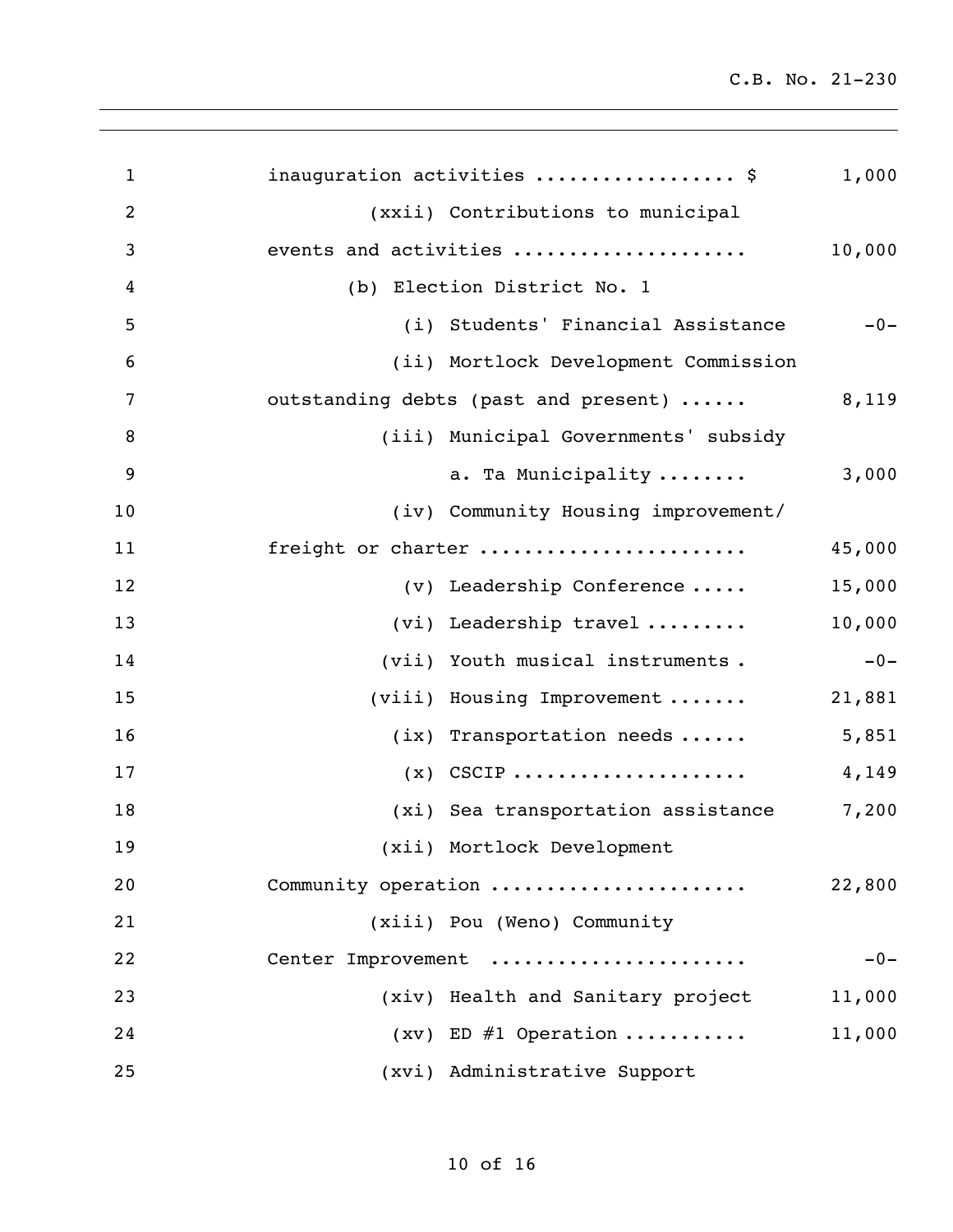| $\mathbf{1}$   | costs for Delegation  \$              | $-0-$  |
|----------------|---------------------------------------|--------|
| $\overline{2}$ | (xvii) Food Relief Assistance         | $-0-$  |
| 3              | (xviii) Solar System Project          | 85,000 |
| 4              | (c) Election District No. 2           |        |
| 5              | $(i)$ Basketball court                | 7,000  |
| 6              | (ii) Meeting Halls                    |        |
| 7              | Neoram, Nepukos<br>(a)                | 10,000 |
| 8              | Faichu, Eor<br>(b)                    | 6,000  |
| 9              | Faramas, Sapuk<br>(c)                 | 4,000  |
| 10             | Neinifach, Mwan<br>(d)                | 5,000  |
| 11             | (iii) Public school/bus operation     | 35,000 |
| 12             | (iv) Road construction                | $-0-$  |
| 13             | (v) Repatriation of human remains     | 6,000  |
| 14             | (vi) Kokumy cultural celebration      | 4,000  |
| 15             | $(vii)$ CSCIP                         | 10,000 |
| 16             | $(viii)$ NNDA operation               | 25,000 |
| 17             | $(ix)$ Housing assistance             | 15,000 |
| 18             | $(x)$ Fishing projects                | 20,000 |
| 19             | (xi) Medical supplies & equipment -0- |        |
| 20             | (xii) Leadership travel & exposure    | 10,000 |
| 21             | (xiii) Public facilities              |        |
| 22             | repair and improvement                | 33,000 |
| 23             | (xiv) Purchase of Heavy equipment     |        |
| 24             | and heavy equipment parts             | 40,000 |
| 25             | (d) Election District No. 3           |        |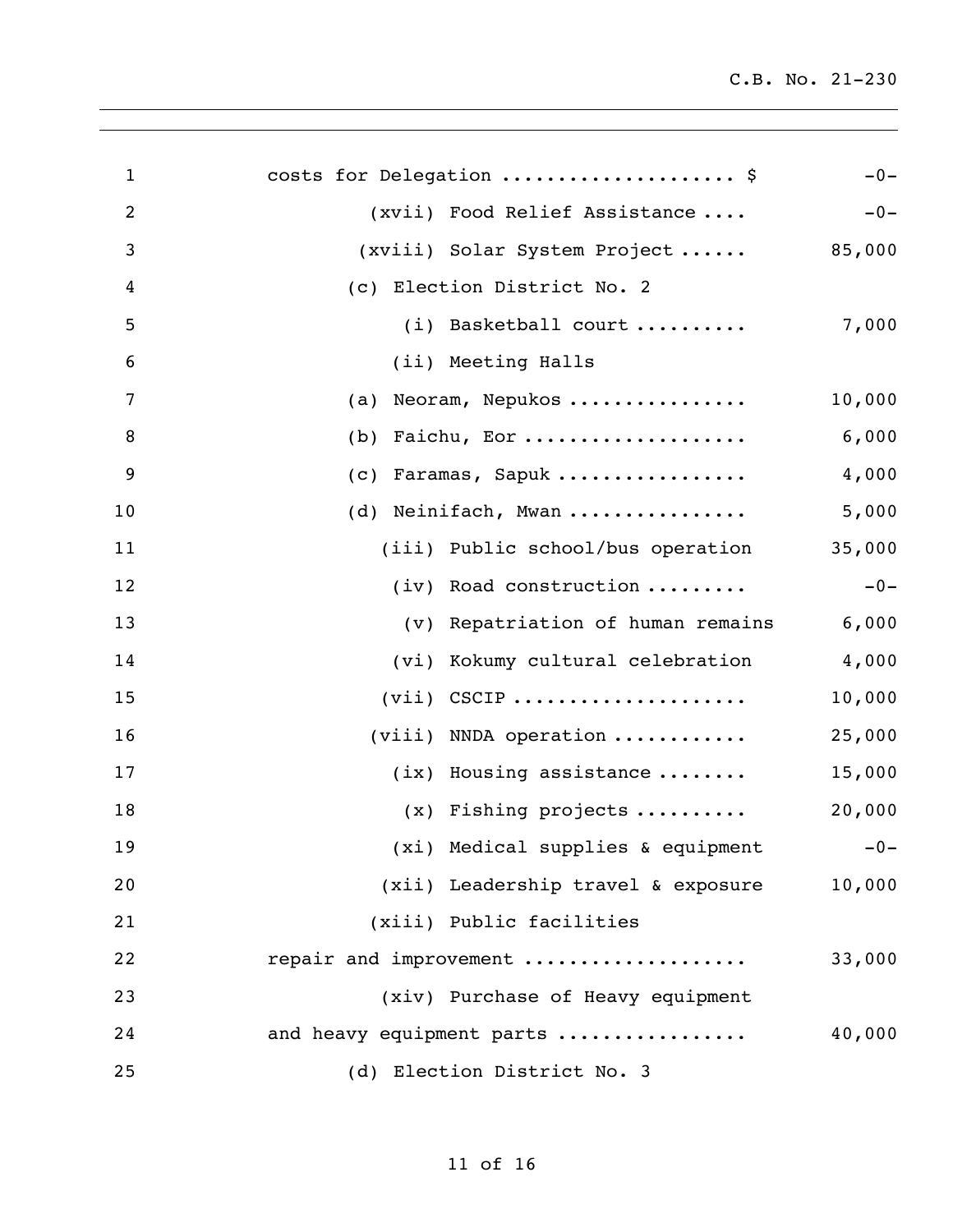| $\mathbf{1}$   | (i) Election District No. 3                     |        |
|----------------|-------------------------------------------------|--------|
| $\overline{2}$ | Operation  \$ 3,729                             |        |
| 3              | (ii) Housing and Community Halls                | 45,500 |
| 4              | $(iii)$ Fishing projects $\ldots \ldots \ldots$ | 31,490 |
| 5              | (iv) Fiberglass boats repair  4,818             |        |
| 6              | (v) Municipal inauguration activities 4,278     |        |
| 7              | (vi) Sport Tournaments                          |        |
| 8              | facilities/supplies                             | 3,000  |
| 9              | (vii) Feeding Program                           | 10,000 |
| 10             | (viii) Crafting and sewing projects 7,000       |        |
| 11             | $(ix)$ Market/local produce                     | 10,000 |
| 12             | (x) Project Management                          | 12,500 |
| 13             | $(xi)$ CSCIP operation  5,000                   |        |
| 14             | (xii) Subsidy for entrepreneurships             |        |
| 15             | and business start up                           | 10,000 |
| 16             | (xiii) Nukuno Christian School                  |        |
| 17             | solar panels/computers                          | 10,000 |
| 18             | $(xiv)$ Leadership Travel                       | 15,000 |
| 19             | (xv) Youth rehabilitation programs              | 9,000  |
| 20             | (xvi) Mayors Leadership Conference              | 5,000  |
| 21             | (xvii) Land transportation                      | 12,500 |
| 22             | (xviii) Municipal Governments'                  |        |
| 23             |                                                 | 16,370 |
| 24             | (xix) Payment for current and                   |        |
| 25             | prior obligations                               | 10,000 |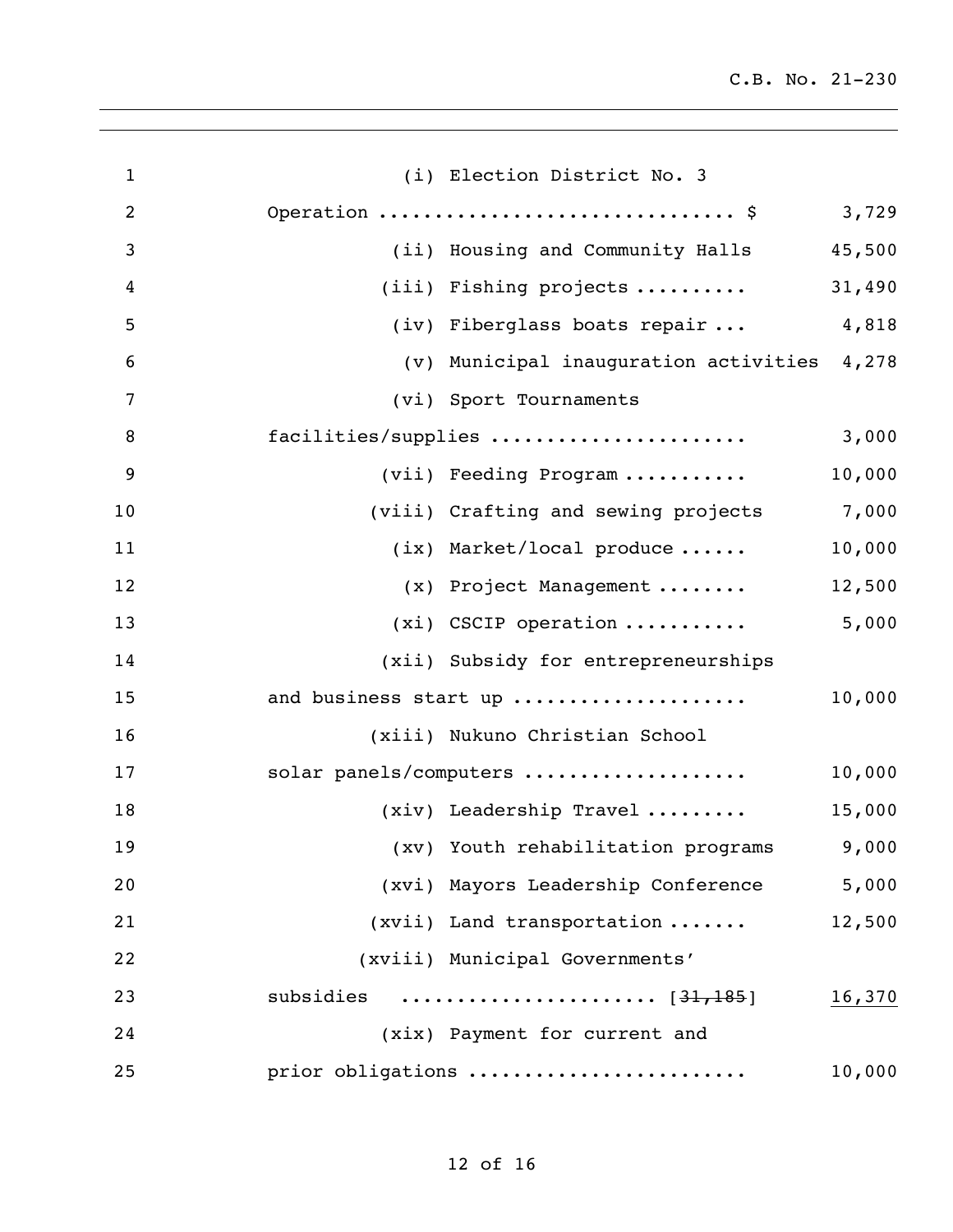| $\mathbf{1}$   | (xx) Purchase of fiber class boat \$      | 10,000 |
|----------------|-------------------------------------------|--------|
| 2              | (xxi) Humanitarian assistance             | 14,815 |
| $\mathfrak{Z}$ | Election District No. 4<br>(e)            |        |
| 4              | (i) Students' Financial Assistance        | 10,000 |
| 5              | (ii) Youth activities and programs        | 10,000 |
| 6              | (iii) Leadership exposure and travel      | 15,000 |
| 7              | $(iv)$ FDA operations                     | 20,000 |
| $\, 8$         | $(v)$ CSCIP operation                     | 5,000  |
| 9              | (vi) Udot Municipal subsidy               | 10,000 |
| 10             | (vii) Low income housing grant            | 40,000 |
| 11             | (viii) Iongkumi fishing project           | 40,000 |
| 12             | (ix) Fiberglass boats repair              | 10,000 |
| 13             | $(x)$ Food relief                         | 10,000 |
| 14             | $(xi)$ Land transportation                | 20,000 |
| 15             | (xii) Polle Municipal subsidy             | 10,000 |
| 16             | $(xiii)$ ED #4 office operation           | 30,000 |
| 17             | (xiv) Famachaw farming project            | 10,000 |
| 18             | (xv) Medical referrals &                  |        |
| 19             | repatriation of remains                   | 10,000 |
| 20             | (f) Election District No. 5               |        |
| 21             | $(i)$ POL & Charter                       | 59,000 |
| 22             | (ii) Food Relief                          | 13,846 |
| 23             | (iii) Rental office space, office         |        |
| 24             | supplies and equipment, communication and |        |
| 25             | utilities                                 | 5,000  |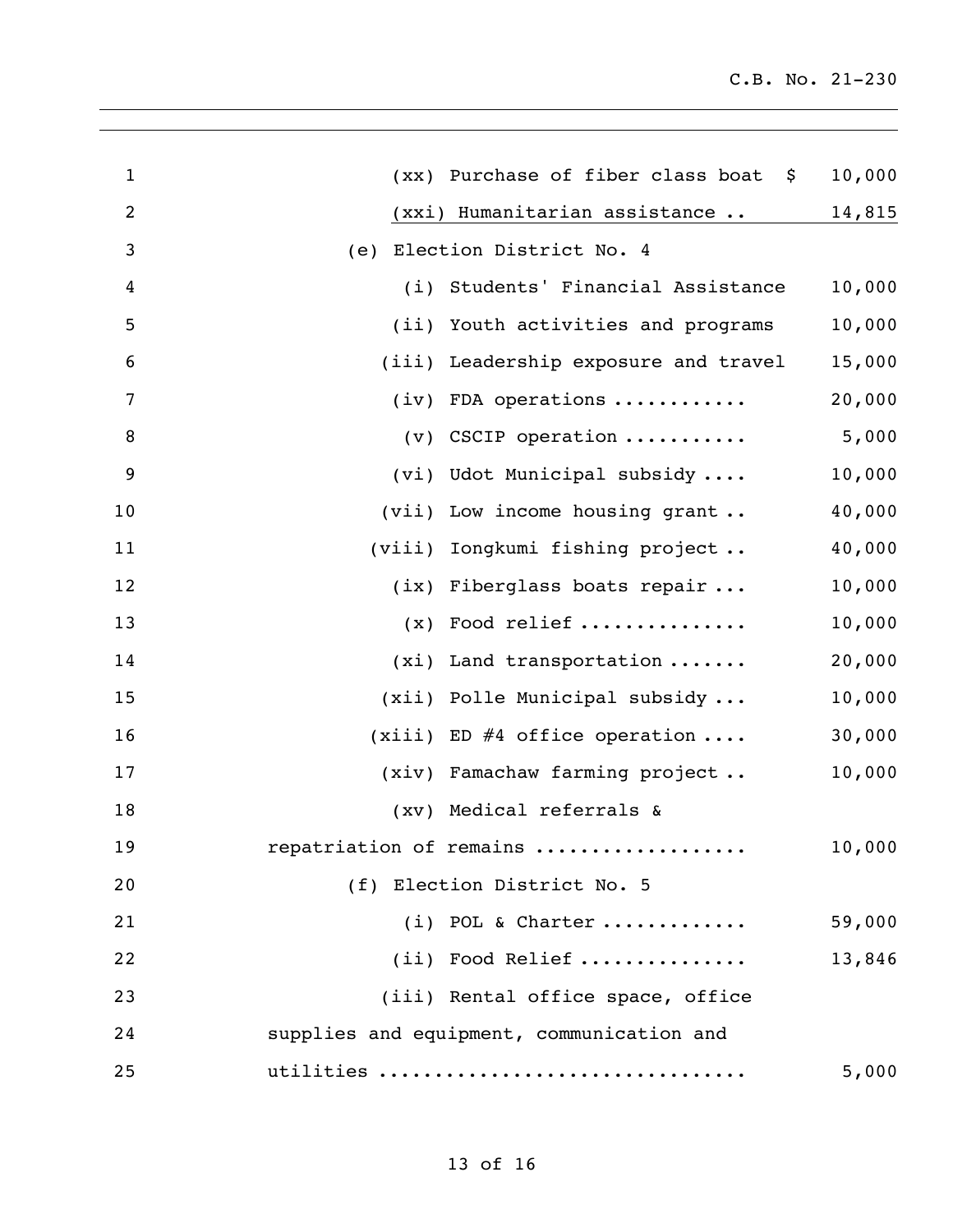| $\mathbf 1$ | (iv) Students' Financial                                      |
|-------------|---------------------------------------------------------------|
| 2           | Assistance  \$<br>$-0-$                                       |
| 3           | (v) Medical referral,                                         |
| 4           | pharmaceuticals and repatriation of                           |
| 5           | remains<br>14,426                                             |
| 6           | $(vi)$ CSCIP<br>5,000                                         |
| 7           | 26,728<br>(vii) Operations (ED $#5$ )                         |
| 8           | 20,000<br>(viii) Project Management                           |
| 9           | (ix) On the job training subsidy<br>$-0-$                     |
| 10          | (x) Land Acquisition for the                                  |
| 11          | 71,000<br>people of Halls, Weito and Pattiw Islands.          |
| 12          | PROVIDED THAT the allottee of this specific                   |
| 13          | funding shall deposit the funds into the                      |
| 14          | Special Funds within the General Fund of                      |
| 15          | the Federated States of Micronesia for                        |
| 16          | Chuuk Election District No. 5 established                     |
| 17          | pursuant to Public Law No. 13-83.                             |
| 18          | $(xi)$ Land filling in Weno<br>$-0-$                          |
| 19          | 15,000''<br>$(xii)$ Transportation needs $\ldots$ .           |
| 20          | Section 2. Section 2 of Public Law No. 15-32, as amended      |
| 21          | by Public Laws Nos. 15-36, 15-57, 15-63, 17-21, 17-33, 17-40, |
| 22          | 18-17, 18-85, 19-17, 19-100, 19-157, 20-106 and 21-34, is     |
| 23          | hereby further amended to read as follows:                    |
| 24          | "Section 2. Allotment and management of funds and             |
| 25          | lapse date. All funds appropriated by this act shall          |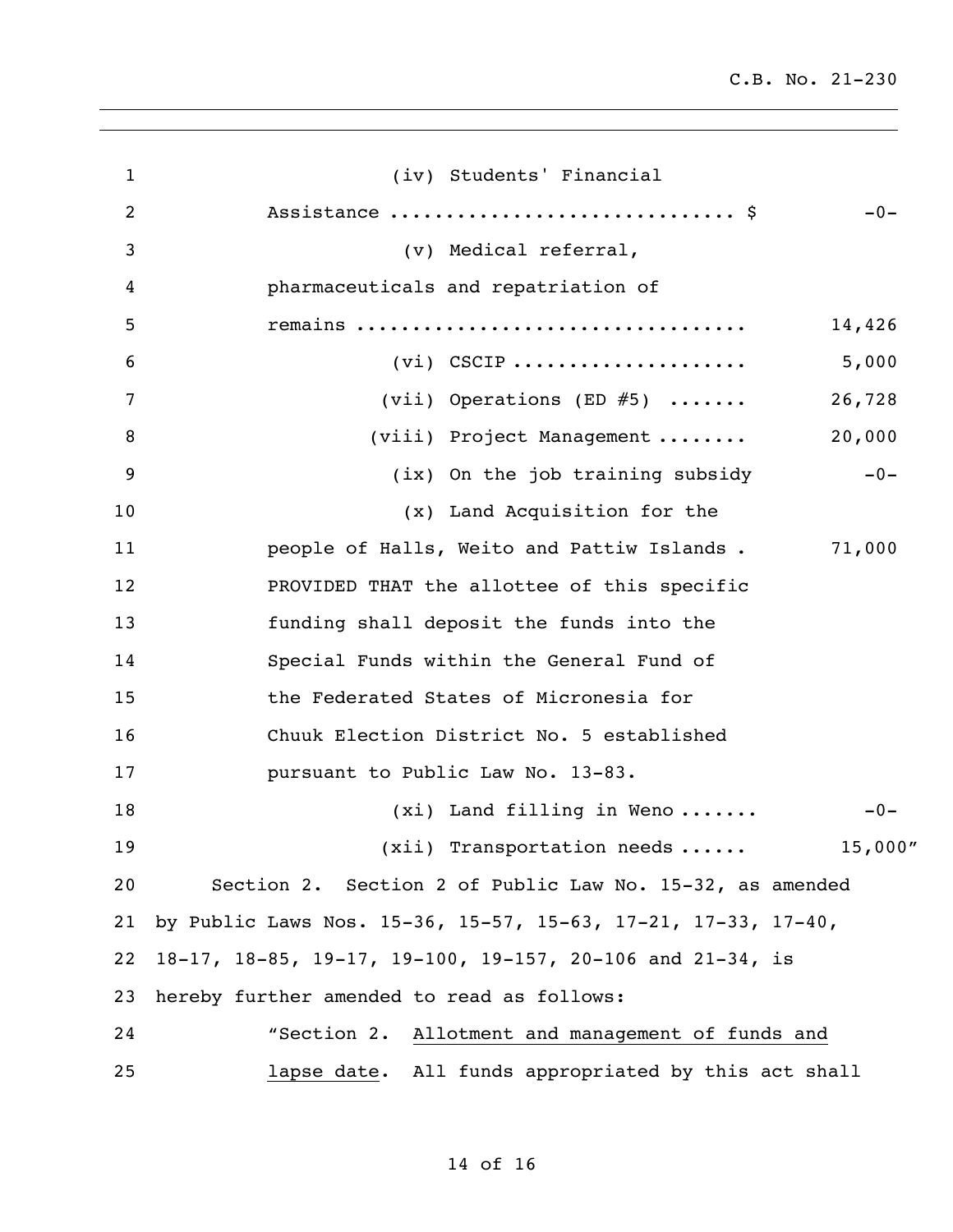be allotted, managed, administered and accounted for in accordance with applicable laws, including, but not limited to the Financial Management Acts of each of the States, the Financial Management Act of 1979 and the amended Compact of Free Association between the United States Government and the Government of the Federated States of Micronesia and its related agreements. The allottee shall be responsible for ensuring that these funds, or so much thereof as may be necessary, are used solely for the purpose specified in this act, and that no obligations are incurred in excess of the sum appropriated. The allottee of the funds appropriated under subsection (4)(a) of section 1 of this act shall be the Governor of Chuuk State or his designee. The allottee of funds appropriated under subsection 4(b) shall be the Mortlock Islands Development Authority (MIDA). The allottee of funds appropriated under subsections 4(c) of this act shall be the Mayor of Weno Muncipal Government or his designee. The allottee of funds appropriated under subsection 4(d) of this act shall be the Southern Namoneas Development Authority. The allottee of fund appropriated under subsection 4(e) of this act shall be the Faichuk Development Authority. The allottee of funds appropriated under